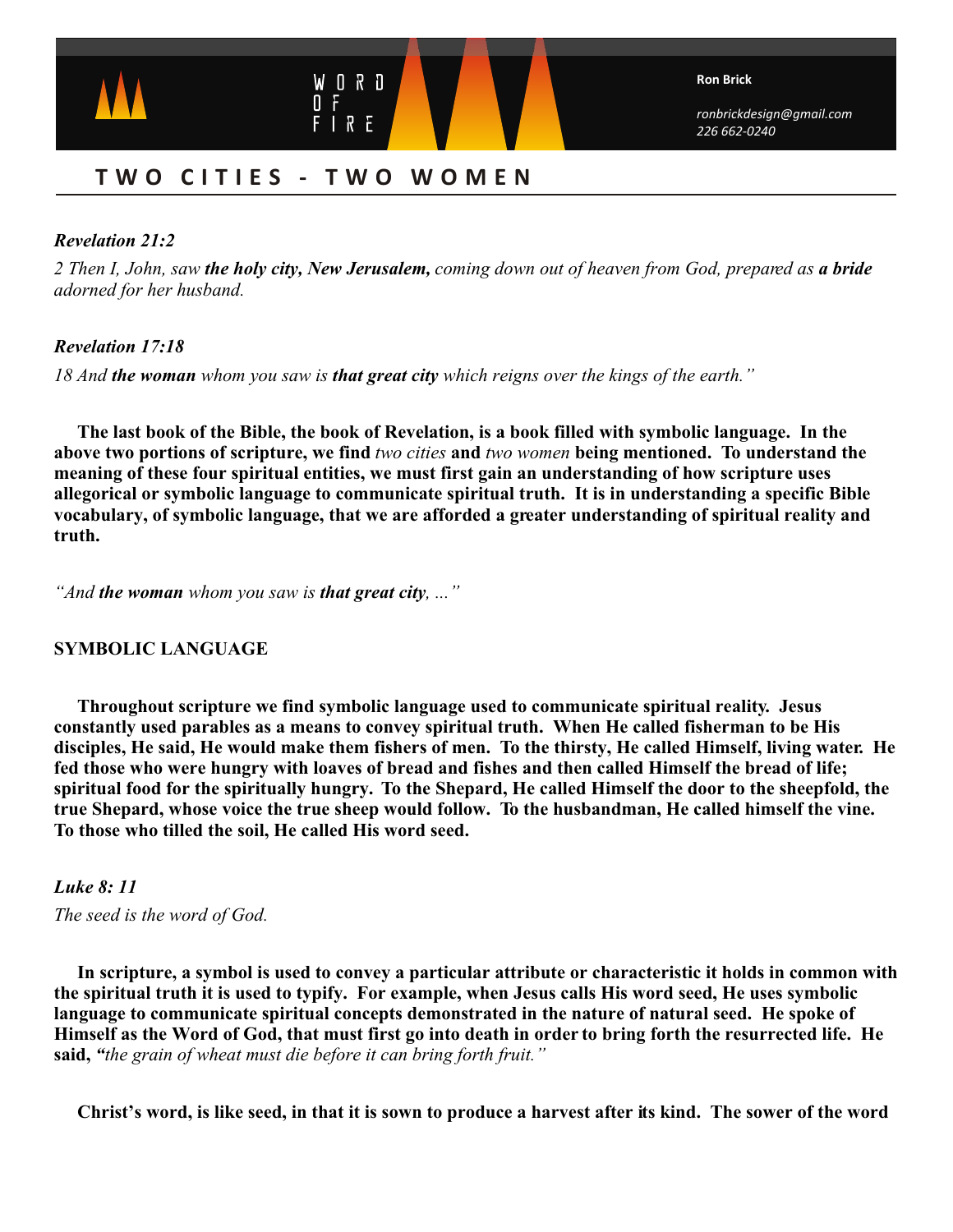**of God is the preacher, who sows the word of God in the hearts of men. It is preached and becomes like seed thrown to the wind. The hearer who receives this seed, or word, by believing it, has the word planted in his or her heart.**

### *1 Peter 1:23*

*Having been born again, not of corruptible seed but incorruptible, through the word of God which lives and abides forever,*

**The believer is born of the Word of God. After this birth, the life developing and sustaining attribute of God's Word is likened unto milk and then solid food.**

### *1 Peter 2:2*

*As newborn babes, desire the pure milk of the word, that you may grow thereby.*

**The believer must feed on the Word of God to grow spiritually, from birth to maturity or to adulthood. The Word of God for the Christian infant is first called milk. It latter becomes a diet of solid food, or meat, served by the Holy Spirit, for the mature or adult believer in Christ.** 

### *Hebrews 5:12*

*For though by this time you ought to be teachers, you need someone to teach again the first principles of the oracles of God; and you have come to need milk and not solid food.*

*13 For everyone who partakes only of milk is unskilled in the Word of righteousness, for he is a babe.*

*14 But solid food belongs to those who are full age, that is, those who by reason of use have their senses exercised to discern both good and evil.*

**The word of God is also called bread. Christ called himself the bread of life and in John, chapter one He is called the Word of God. This allegory of bread, solid food and milk, is used to communicate the life sustaining quality of God's Word. Christ called Himself the bread of life, the living water, the true vine and His disciples the branches. All of these natural elements figure the spiritual principle of Christ as our source of real life.**

 **From the book of Genesis, to the book of Revelation, we find this technique of type and shadow figuring spiritual truth. In Genesis God covered Adam and Eve with the skin of an animal, that He had to kill. It's blood was shed to become a picture, or type, of Christ's blood shed, as a sacrifice for the sin of the sons of Adam. The sacrifices of the patriarchs, Rahab's scarlet thread, the Passover lamb's blood sprinkled on the door posts and lintels of the homes of the children of Israel in Egypt, the materials used to construct the tabernacle in the wilderness, were all types and shadows of the redemptive work of Christ. The books of the law and the prophets are inspired, to weave symbolic language into a progressive tapestry of unfolding spiritual revelation.**

**The Palms of David and the Songs of Solomon are biblical books rich with language full of the use of**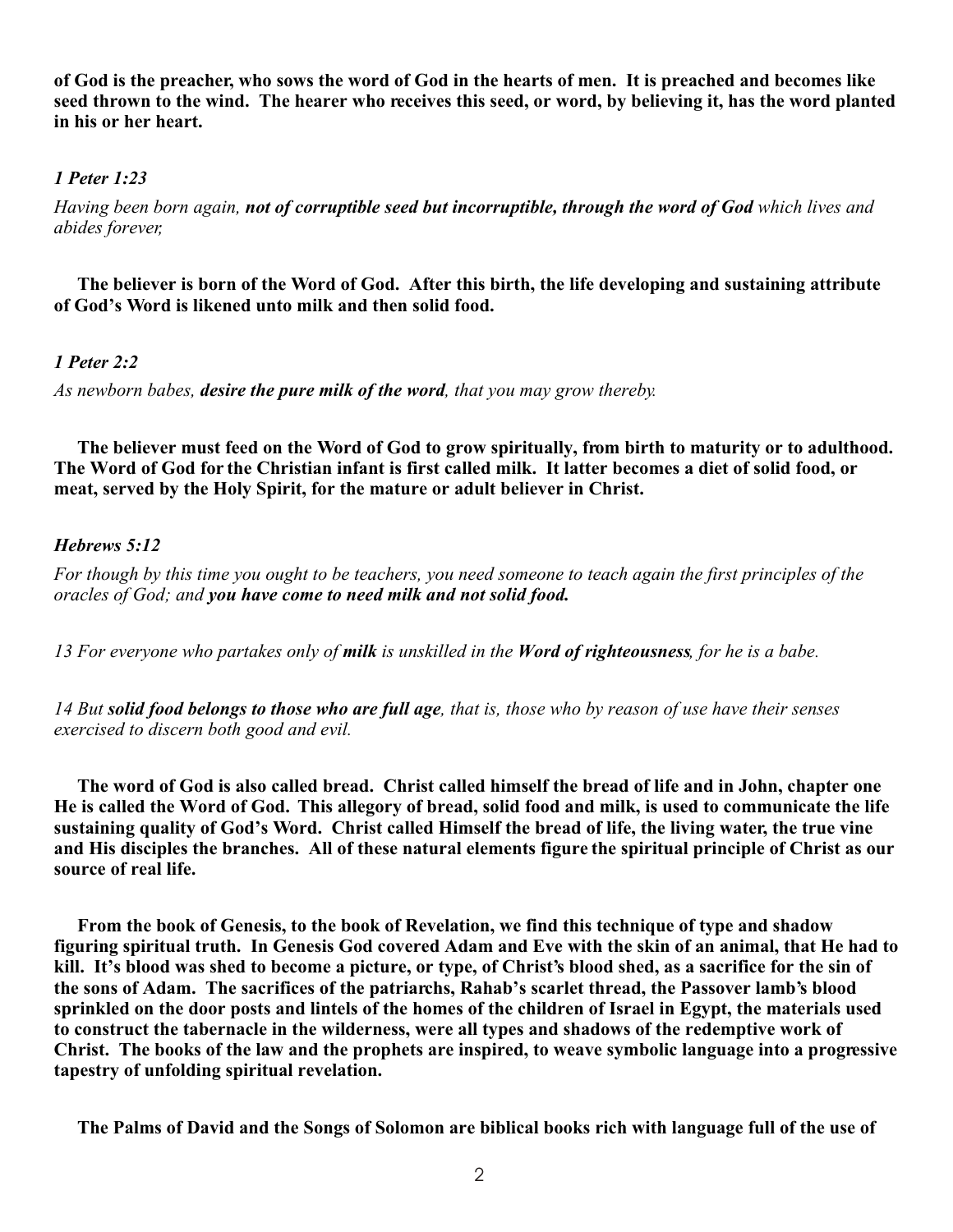**symbolism. The Songs of Solomon is a book entirely symbolic. It exonerates the love of the king and Shulamite virgin. Painting a poetically rich allegory of Christ's love for His bride, the church.**

**Throughout scripture, the marital relationship becomes a familiar allegorical type of God's relationship with man. In the Old Testament Israel is called the wife of Jehovah. In the New Testament the church is called the bride of Christ.**

 **The language of scriptural revelation, becomes more and more familiar to the believer, as he or she studies the Word of God. Our familiarity with the use of this symbolic language and its specific vocabulary, equips us with a tool, that affords us a deeper, ongoing, or maturing insight, into the spiritual reality taught in God's word.**

#### **SPIRITUAL REALITY**

 **Spiritual reality is, however, an all encompassing, all pervasive realm, and is not fixed in natural limitations like the symbols used to describe it. For example, there is no distance or time in the realm of the spirit.**

#### *2 Peter 3:8*

*One day is as a thousand years, and a thousand years as one day.*

*Revelation 13:8*

*Lamb slain from the foundation of the world.*

 **God is eternal. He exists from infinity to infinity. His character or nature is omnipresent, omnipotent and omniscience. Spiritual reality reflects the character of God. It is spiritual in nature. It can be omnipresent and without time restrictions. Concepts of spiritual realities described in Bible times, are the same today. These concepts are difficult for our minds centred in a natural reality, fixed in space and time, to understand. This is one reason why we are to renew our natural centred minds and put on the mind of Christ.**

 **This is accomplished through the ascendency of revelation knowledge over carnal or natural knowledge.**

### *1 Corinthians 2:14*

*14 But the natural man does not receive the things of the Spirit of God, for they are foolishness to him; nor can he know them, because they are spiritually discerned.*

*16 For "who has known the mind of the LORD that he may instruct Him?" But we have the mind of Christ.*

**Man's fallen state has made him sinful, carnal or natural, and has placed him at odds with God, who is holy and spirit. In order for God to communicate with fallen man, the word of God uses the technique of**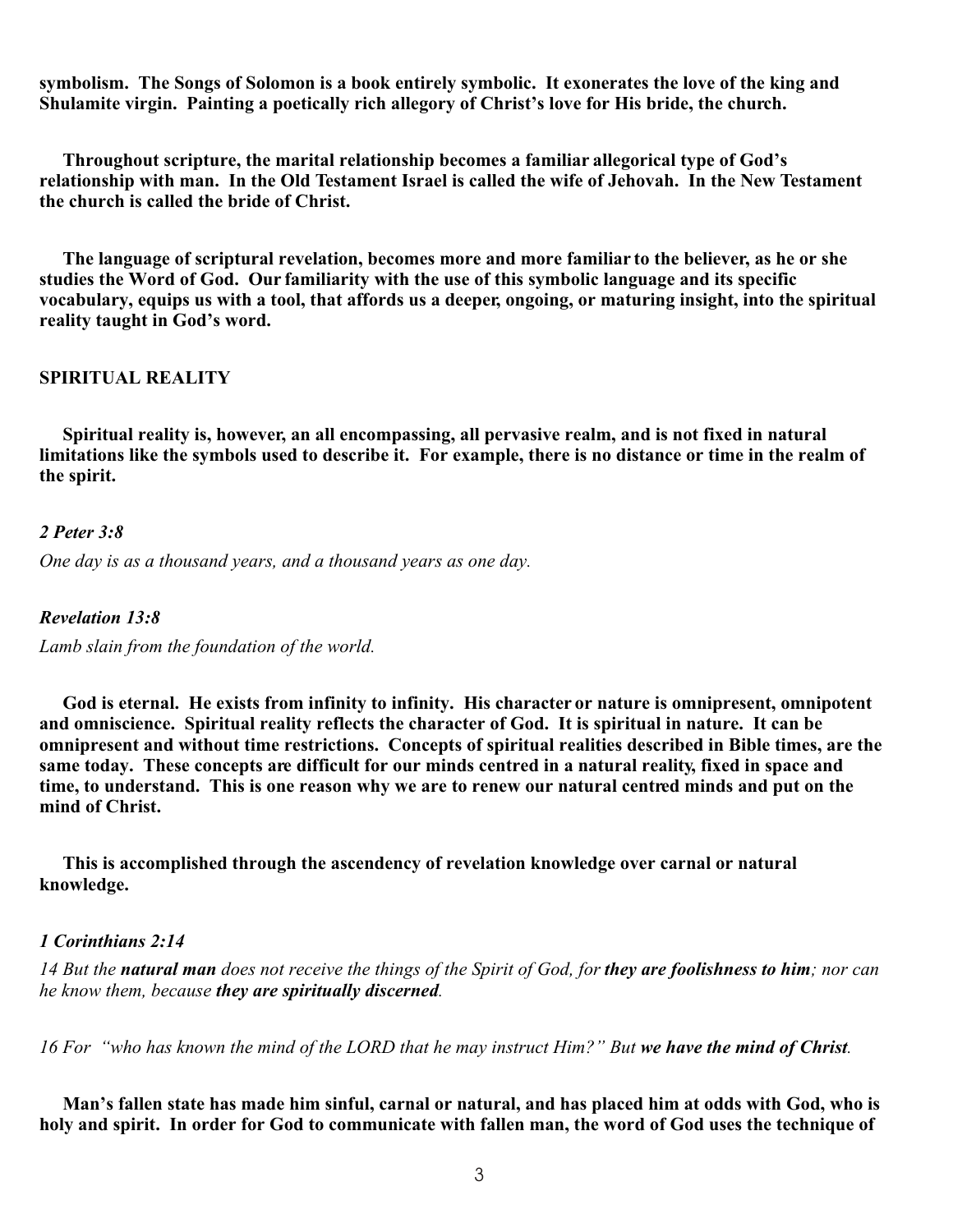**analogy or symbolic language. Our carnal minds are focussed in and on what is natural reality and this blinds us to spiritual reality. Symbolic language becomes the bridge that enables our natural centred minds, to transverse these two realities. We gain an insight into the nature of spiritual reality, through seeing attributes contained in natural phenomena that picture aspects of spiritual truth. This affords us a look into spiritual concepts that are at odds with our natural centred minds.**

#### **INTERPRETATION LITERAL**

 **We can not however apply an allegorical interpretation to scripture and depart from a literal method of interpretation; the Bible means what it says. So although this technique is used to communicate spiritual reality it does not and should not undermine the obvious intent or meaning. When Jesus said,**  *"He was the bread of life"***, or that,** *"We must eat His flesh"***, He did not, of course, mean this in the natural sense. When Christ told His disciples,** *"He would suffer at the hands of sinful men, die and rise again on the third day"***, His words were to be taken literally; He was not speaking figuratively. However, when He said,** *"Lazarus was not dead but just asleep,"* **He was using sleep to figure Lazarus condition of natural death as a temporary condition. He was revealing the nature of death as only a temporary condition, a state between natural life and resurrection or eternal life. It is wrong to think that everything stated in the Bible has some hidden or allegorical meaning. This can undermine what is actually being clearly stated. We apply a common-sense literal manner of interpretation to language and writing. We must do the same with the Bible. We must recognize the use of allegory as a tool used in Scripture to communicate spiritual truth and at the same time understand that the overall interpretation is literal. This technique of allegorical language is used in our text, as we look at the two cities and the two women.**

### **In scripture the church of Jesus Christ is called, A CITY, A SPIRITUAL HOUSE, THE TEMPLE OF THE HOLY SPIRIT, THE BODY OF CHRIST, THE BRIDE OF CHRIST and THE HOLY CITY.**

 **By examining the spiritual properties presented in allegories used to describe the church, we can gain insight into the nature of the TWO CITIES and the TWO WOMEN.**

### **A CITY**

#### *Matthew 5:14*

*14 "You are the light of the world. A city that is set on a hill cannot be hidden.*

 **The church is called a city in the sense that is constantly being built up. A city is always in a state of fluctuation, change and growth.**

 **The Greek word for our English word, CITY, is POLIS. It is defined in Strong's Exhaustive Concordance of the Bible, as a town with walls of greater or less size, - CITY.**

#### *Isaiah 60:18*

 *But you shall call your walls Salvation, And your gates Praise.*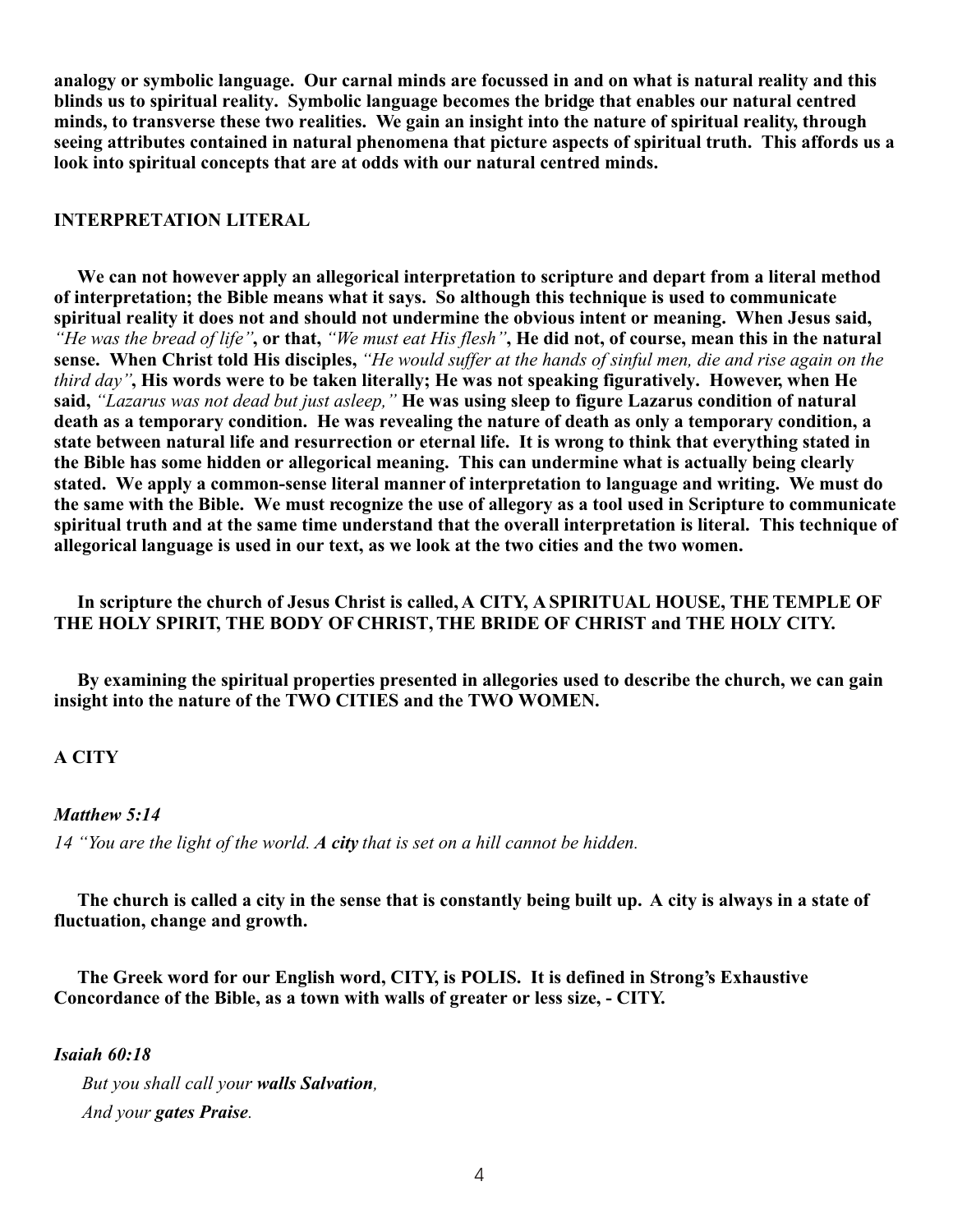### *Isaiah 26:1*

 *" We have a strong city; God will appoint salvation for walls and bulwarks*

### *2 Open the gates,*

 *That the righteous nation which keeps the truth may enter in.*

### **The city is a corporate container for the people of God. It is in a constant state of fluctuation, growth, and change. It is being built by God.**

# *Hebrews 11:8*

*8 By faith Abraham obeyed when he was called to go out to the place which he would receive as an inheritance. And he went out, not knowing where he was going.*

*9 By faith he dwelt in the land of promise as in a foreign country, dwelling in tents with Isaac and Jacob, the heirs with him of the same promise;*

 *10 for he waited for the city which has foundations, whose builder and maker is God.*

### **The church is a house for the dwelling place of God a temple of God.**

### *Ephesians 2:19-22*

*19 Now, therefore, you are no longer strangers and foreigners, but fellow citizens with the saints and members of the household of God,*

*20 having been built on the foundation of the apostles and prophets, Jesus Christ Himself being the chief cornerstone,*

*21 in whom the whole building, being fitted together, grows into a holy temple in the Lord,*

*22 in whom you also are being built together for a dwelling place of God in the Spirit.*

# **A SPIRITUAL HOUSE**

### **In the analogy of the Church as Christ's house, Christ is pictured as the chief corner stone.**

### *Matthew 21:42*

*42 Jesus said to them, "Have you never read in the Scriptures:*

 *' The stone which the builders rejected*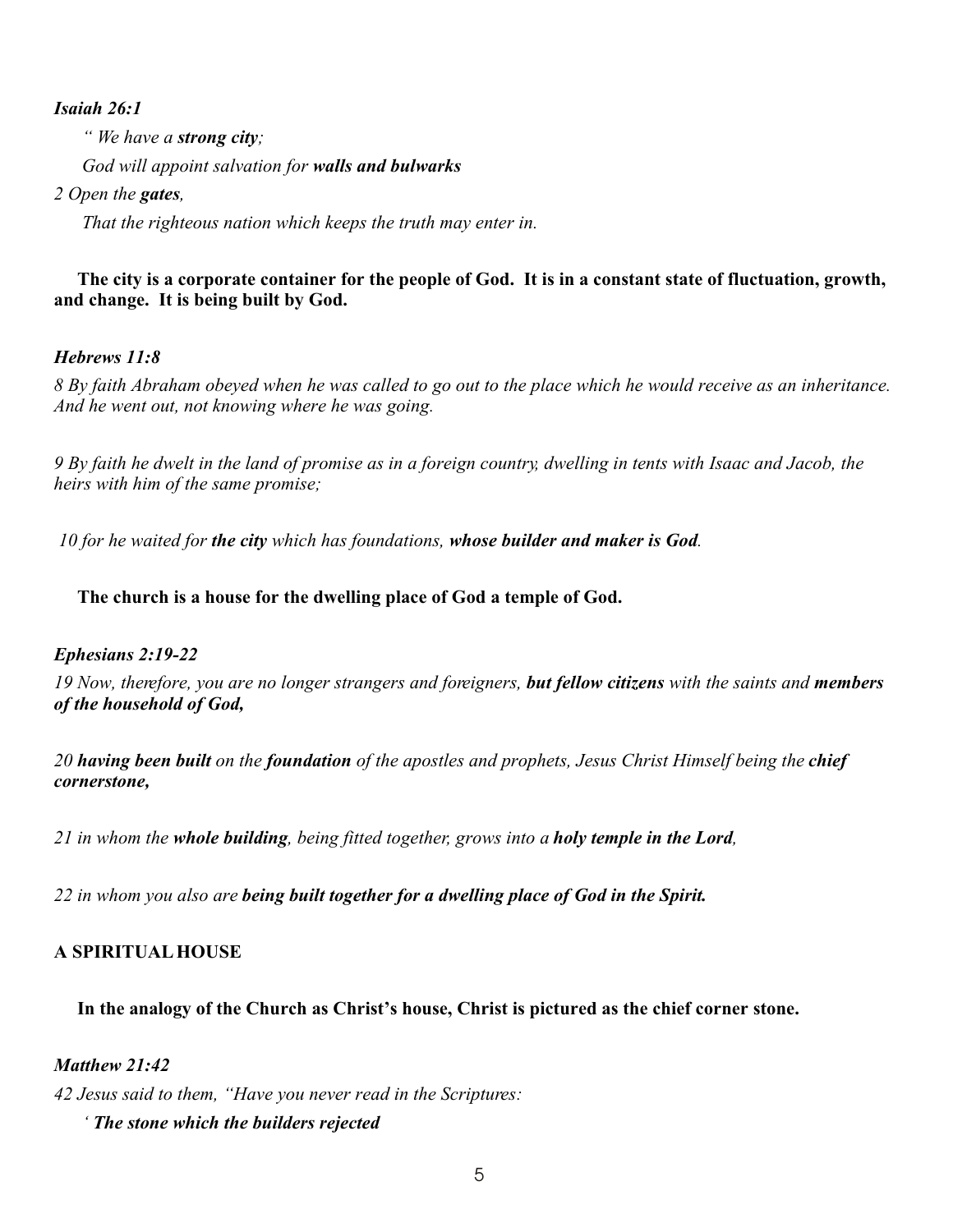*Has become the chief cornerstone.*

 *This was the LORD's doing, And it is marvellous in our eyes'?*

 *44 And whoever falls on this stone will be broken; but on whomever it falls, it will grind him to powder."*

### *Hebrews 3:6*

*6 but Christ as a Son over His own house, whose house we are if we hold fast the confidence and the rejoicing of the hope firm to the end.*

# *1 Peter 2:5*

*5 you also, as living stones, are being built up a spiritual house, a holy priesthood, to offer up spiritual sacrifices acceptable to God through Jesus Christ.*

 **A city, a house, a temple, are all structural in nature containing residents. The residents in this Holy City are the people of God. The city is holy, and the people are holy, because they have become the vessels or containers of a Holy God. The temple is a living moving entity in the earth; the church of Jesus Christ, is a city, a building being built.**

# **THE TEMPLE OF THE HOLY SPIRIT**

### *2 Corinthians 6:16-18*

*16 And what agreement has the temple of God with idols? For you are the temple of the living God. As God has said:*

 *" I will dwell in them And walk among them. I will be their God, And they shall be My people."*

# *17 Therefore*

 *" Come out from among them And be separate, says the Lord. Do not touch what is unclean, And I will receive you." 18 " I will be a Father to you, And you shall be My sons and daughters, Says the LORD Almighty."*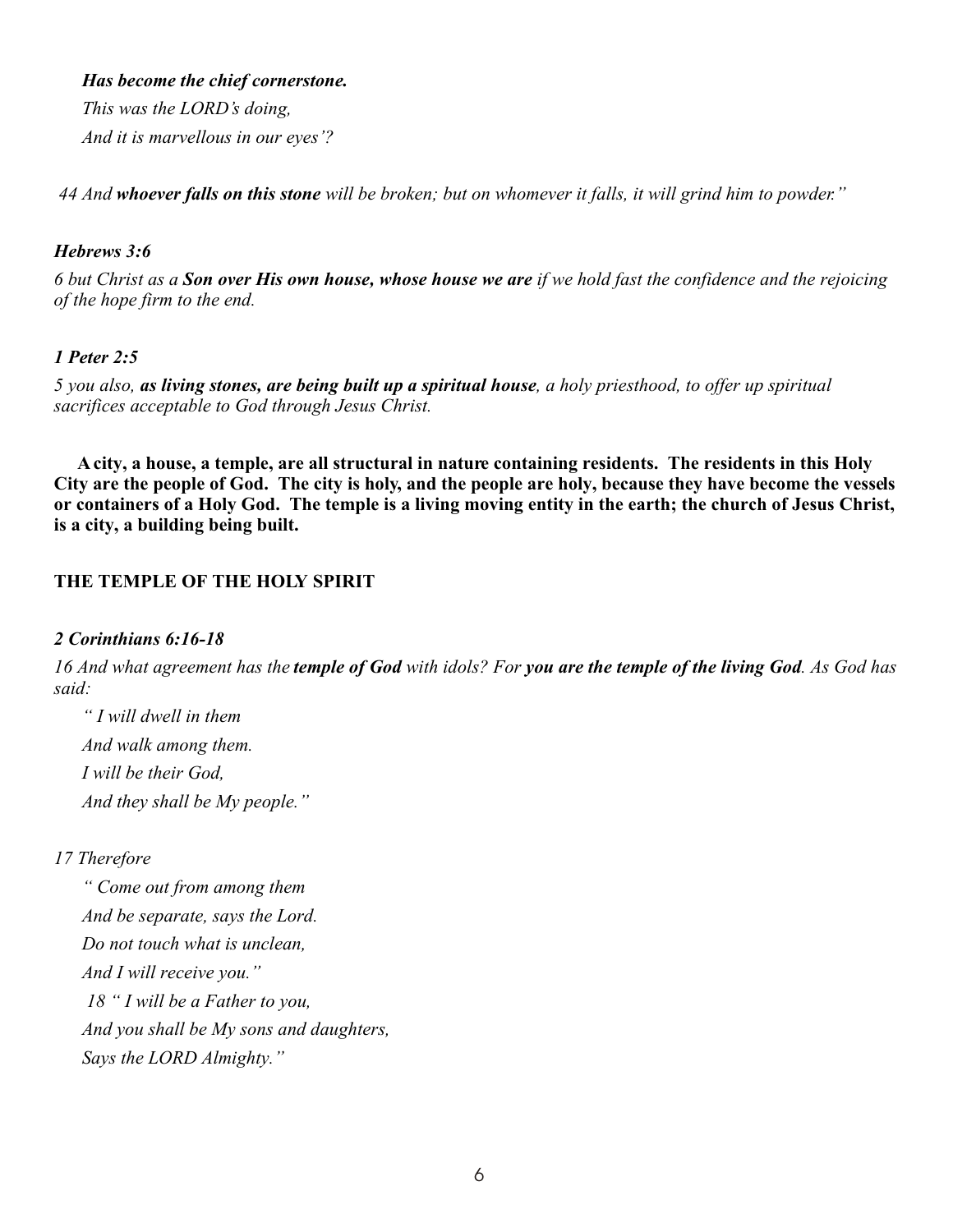### *John 2:13-17*

*13 Now the Passover of the Jews was at hand, and Jesus went up to Jerusalem.*

*14 And He found in the temple those who sold oxen and sheep and doves, and the money changers doing business.*

*15 When He had made a whip of cords, He drove them all out of the temple, with the sheep and the oxen, and poured out the changers' money and overturned the tables.*

*16 And He said to those who sold doves, "Take these things away! Do not make My Father's house a house of merchandise!"*

*17 Then His disciples remembered that it was written, "Zeal for Your house has eaten Me up."*

 **The Greek word, used here for our English word, ZEAL, is ZELOS. It is defined in Strong's Exhaustive Concordance of the Bible as jealousy, as of a husband** *(figured by God).* **It comes from the Greek word ZEO, which means to be hot** *(boil of liquids; glow of solids)* **to be fervent.**

 **Christ entered His temple, the house of God, like a husband full of jealousy for His bride. Christ is fervent in demonstrating His love for His temple. He moves with zeal to remove all that robs Him of His bride. He boils with the anger of jealousy against all of her other lovers. The love of self, the love of money, the love of the world. All the thieves that steel her from Him, will feel the sting of His whip.**

#### *James 4:4-5*

*.4 Adulterers and adulteresses! Do you not know that friendship with the world is enmity with God? Whoever therefore wants to be a friend of the world makes himself an enemy of God.*

*5 Or do you think that the Scripture says in vain, "The Spirit who dwells in us yearns jealously"?*

 **The Spirit of God that dwells within His temple, yearns jealously back to God the Father. All the hindrances of a church in an adulterous love relationship with the world, must give way to the fervent love of Christ for a chaste and holy bride. His holy temple, His Fathers house, His bride, must burn with an all consuming love for Him and Him alone.**

### **THE BODY OF CHRIST**

*1 Corinthians 12:27*

*27 Now you are the body of Christ, and members individually.*

### *Ephesians 5:30-32*

*30 For we are members of His body, of His flesh and of His bones.*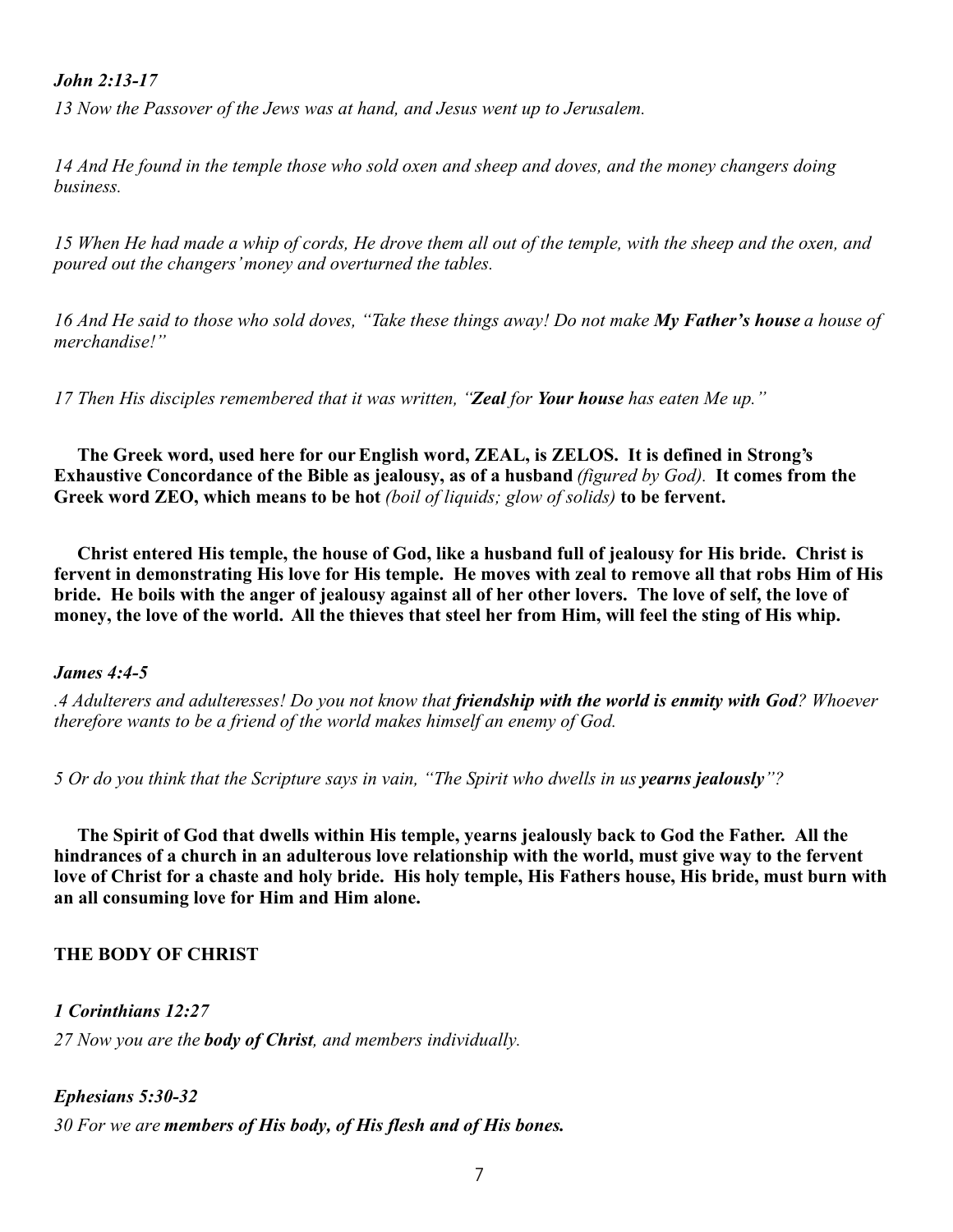*31 "For this reason a man shall leave his father and mother and be joined to his wife, and the two shall become one flesh."*

*32 This is a great mystery, but I speak concerning Christ and the church.*

 **In this portion of scripture, Paul, inspired by the Holy Spirit, makes reference to the words Adam spoke, when God presented him with Eve. Paul does this to describe Christ's relationship to His church. The relationship of a husband to his wife, or bride, becomes a picture of the intimacy and oneness of Christ and His church.**

*Ephesians 5:30*

*30 For we are members of His body, of His flesh and of His bones.*

 **The woman was taken out of Man: Adam. The woman, the bride of Christ, is taken out of the second Adam: Jesus Christ. She is a reflection of His image. Her birth and her destiny are in Jesus Christ. She is formed in and built up in the spirit. She is not from the earth; she is from above, formed in the heavens. A city not built with human hands.**

# *Genesis 2:21-23*

*1 And the LORD God caused a deep sleep to fall on Adam, and he slept; and He took one of his ribs, and closed up the flesh in its place.*

*22 Then the rib which the LORD God had taken from man He MADE (literally means to build, as a house or a city) into a woman, and He brought her to the man.*

*23 And Adam said:*

 *"This is now bone of my bones And flesh of my flesh; She shall be called Woman, Because she was taken out of Man."*

 **The Father is building His church, His house, His temple, His holy city, the New Jerusalem, a bride, to present to His son the second Adam: Jesus Christ. A church without spot or wrinkle and clothed in the glory and majesty of Christ and Christ alone.**

# *Ephesians 4:11-16*

*11 And He Himself gave some to be apostles, some prophets, some evangelists, and some pastors and teachers,*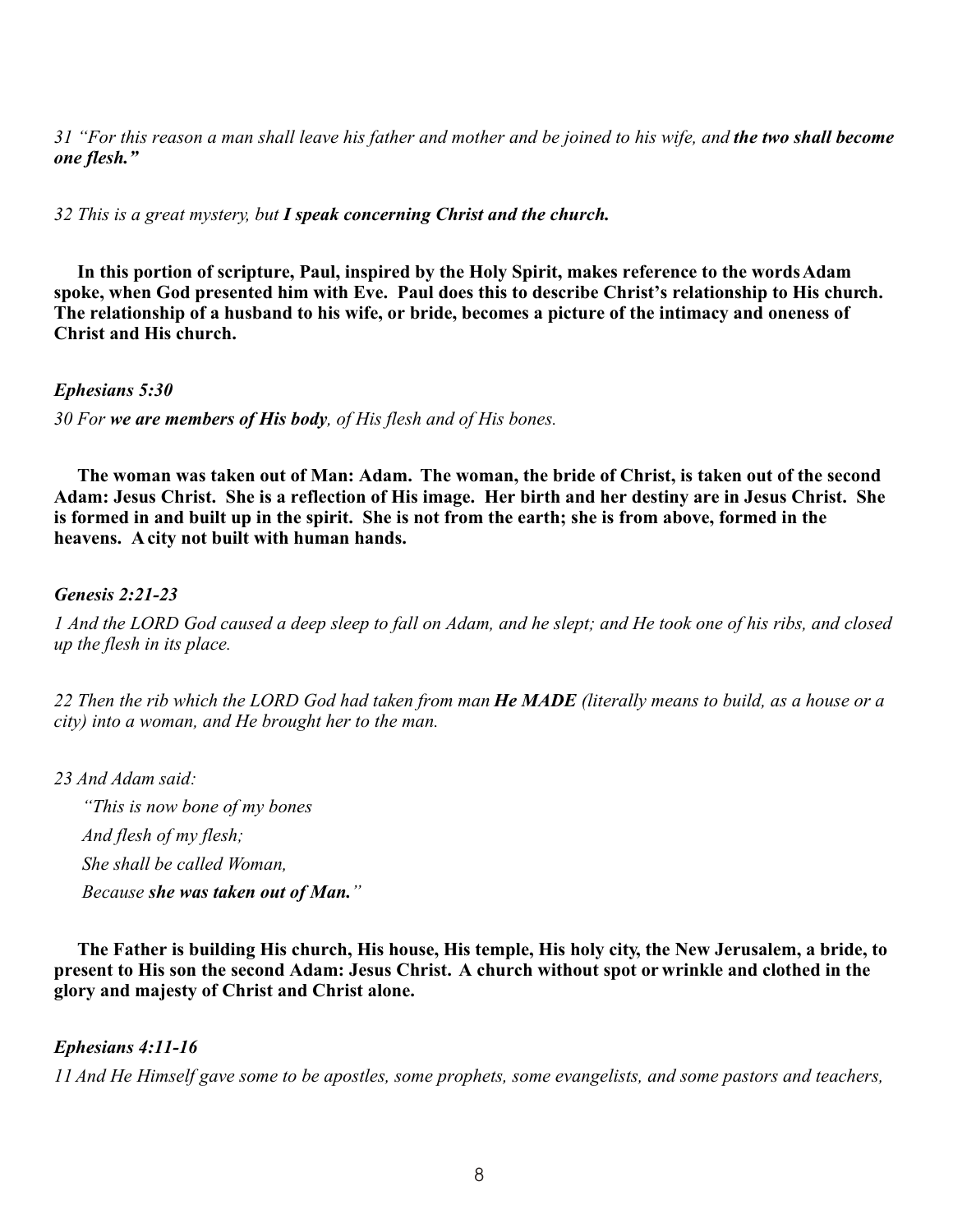*12 for the equipping of the saints for the work of ministry, for the edifying of the body of Christ,*

*13 till we all come to the unity of the faith and of the knowledge of the Son of God, to a perfect man, to the measure of the stature of the fullness of Christ;*

*14 that we should no longer be children, tossed to and fro and carried about with every wind of doctrine, by the trickery of men, in the cunning craftiness of deceitful plotting,*

*15 but, speaking the truth in love, may grow up in all things into Him who is the head—Christ—*

*16 from whom the whole body, joined and knit together by what every joint supplies, according to the effective working by which every part does its share, causes growth of the body for the edifying of itself in love.*

**The edification of the church is the building of an holy edifice. The Apostles, prophets, evangelists, pastors and teachers, are building the city of God. They are preaching, teaching and speaking, the living Word of Christ, that is doing the work and building His house.**

### **THE BRIDE OF CHRIST**

### *Revelation 19:7-8*

*7 Let us be glad and rejoice and give Him glory, for the marriage of the Lamb has come, and His wife has made herself ready."*

*8 And to her it was granted to be arrayed in fine linen, clean and bright, for the fine linen is the righteous acts of the saints.* 

### *Isaiah 62:5*

*5 For as a young man marries a virgin,*

 *So shall your sons marry you;*

 *And as the bridegroom rejoices over the bride,*

 *So shall your God rejoice over you.* 

# *2 Corinthians 11:2*

*2 For I am jealous for you with godly jealousy. For I have betrothed you to one husband, that I may present you as a chaste virgin to Christ.*

**This analogy of the bride, woman, and a city, as the church of Jesus Christ, appears in our text. Two women are spoken of, and become represented by two cities. The first one, the New Jerusalem, the second is ancient Babylon. The first women is the bride of Christ; the second one is the great harlot. The cities are first literal places with fixed locations on earth. The New Jerusalem, that is spiritual in nature, is also clearly designated as a fixed place with a specified real spatial structure. It is also however designated as**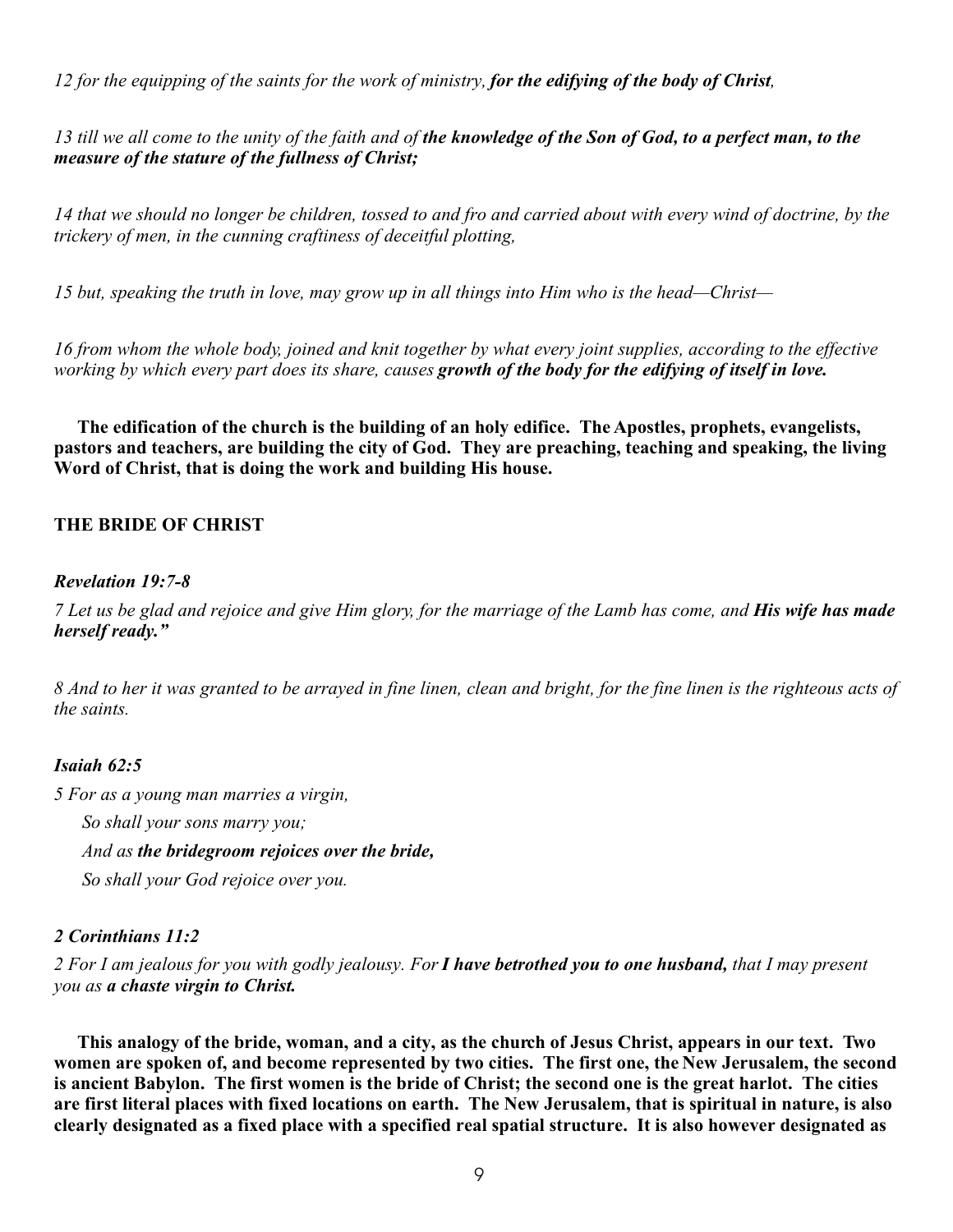**a symbol used to communicate a spiritual entity: the body of Christ, the church, the redeemed of Christ.**

# **THE HOLY CITY**

### *Revelation 21:2*

*2 Then I, John, saw the holy city, New Jerusalem, coming down out of heaven from God, prepared as a bride adorned for her husband.*

### *Revelation 21:9*

*9 Then one of the seven angels who had the seven bowls filled with the seven last plagues came to me and talked with me, saying, "Come, I will show you the bride, the Lamb's wife."*

### *Revelation 19:7-8*

*7 Let us be glad and rejoice and give Him glory, for the marriage of the Lamb has come, and His wife has made herself ready."*

*8 And to her it was granted to be arrayed in fine linen, clean and bright, for the fine linen is the righteous acts of the saints.* 

# **BABYLON**

### *1 Corinthians 6:15-16*

*15 Do you not know that your bodies are members of Christ? Shall I then take the members of Christ and make them members of a harlot? Certainly not!*

*16 Or do you not know that he who is joined to a harlot is one body with her? For "the two," He says, "shall become one flesh."*

### *Revelation 17:18*

*18 And the woman whom you saw is that great city (Babylon) which reigns over the kings of the earth."*

**The cities are fixed in a particular historical context or geographical location. The spiritual concepts they are being used to communicate are not.**

**Babylon, a city with a real earthly address, also becomes heavens symbol, or designation, for a spiritual force or entity. This entity, like the Holy City, is also called a woman. It is, of course, pictured as a woman to communicate some attribute conducive to her spiritual make-up. She is a woman in that she was first joined to the Lord as the bride. This relationship however is revealed to be pseudo or false. She**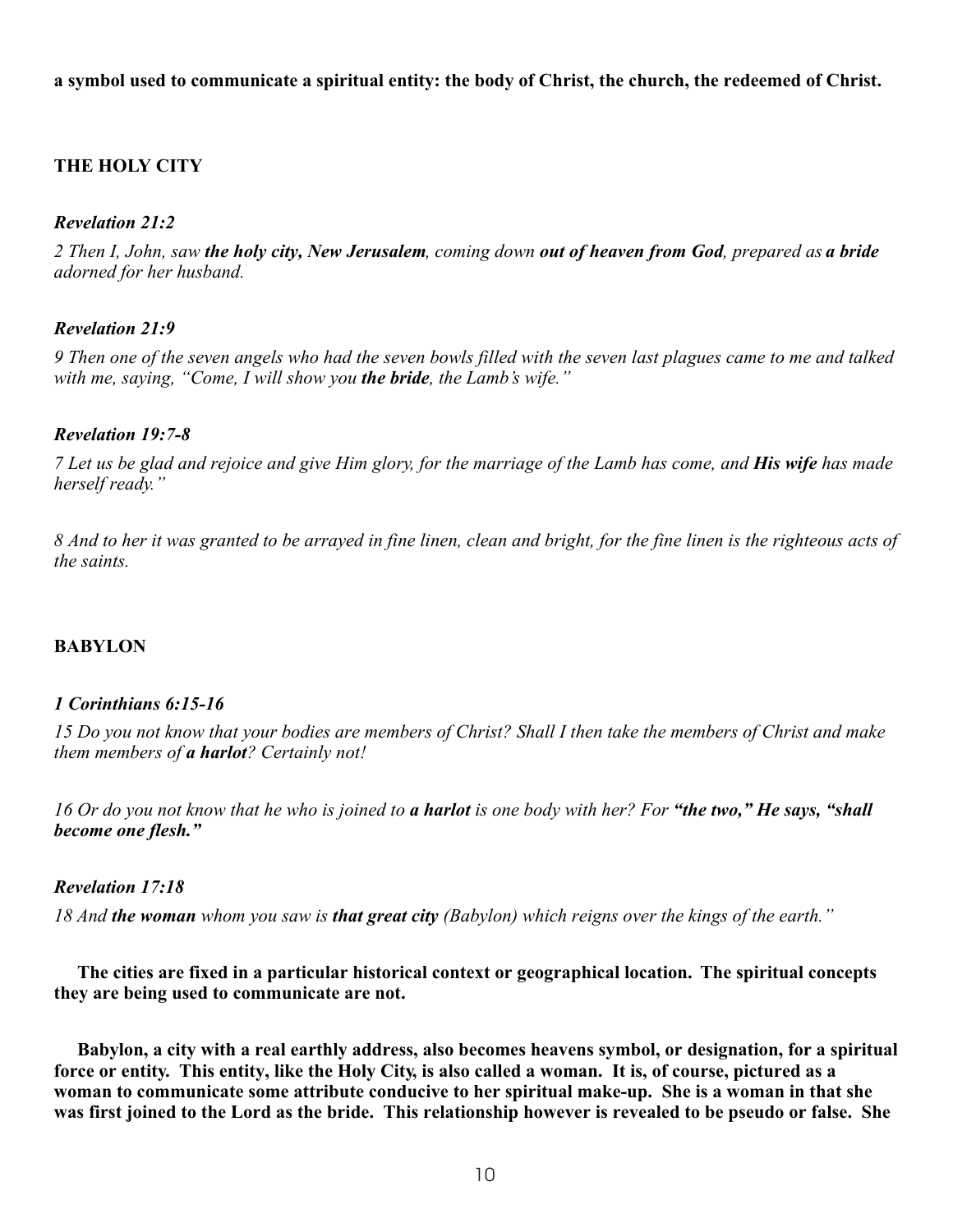**is religious or pious in appearance, but not in purity. She looks like the bride but a closer examination shows her to be a harlot, drunk with the blood of the saints. She is intoxicated with the pleasures of the world, in love with self, and void of holiness unto the Lord. She is pictured as a woman that has entered into adultery with the world and the kings of the earth. She is the bride of Christ gone after many lovers. One woman, the bride, is from above. The other, the harlot, is from the earth. One city, the holy city, the new Jerusalem, is from above. The other, Babylon, is from the earth. One is spiritual the other is fleshly and natural. Babylon becomes the picture of a religious entity that is not a true lover of God. She appears outwardly to be so, in that she is pictured as a woman, sharing this characteristic with the bride. She was once in relationship with Christ, as His bride, the church, but has now forfeited that relationship to commit fornication with the kings and wealth of the earth. She is drunk with an unsoluble lust for wealth and power. She is not interested in living a chaste life, holy and separated from the world, waiting for the return of her bridegroom. She is in love with the world and what is of the earth. Her idolatry has made her a lover of kings and a hater of God.**

### *James 4:4*

*4 Adulterers and adulteresses! Do you not know that friendship with the world is enmity with God? Whoever therefore wants to be a friend of the world makes himself an enemy of God.*

#### *2 Timothy 3:5*

*5 having a form of godliness but denying its power. And from such people turn away!*

**Babylon, as a spiritual reality surrounds us in the form of a huge religious body of people who have a form of Godliness but deny His life and power. She is a woman in type, however, she is not chaste or holy onto Christ. Her spiritualty is exercised for her own gain. Because she sits on many waters, (people), she has always been used by the kings or rulers and powers of the earth to control and rule over** *(sit upon)* **the masses. Her power to reign through deception, over many, has made her a great asset to the rulers and kings of the earth. She endorses them and they endorse her. Because she reigns through deception, her only real enemy is the truth. She moves always to control and seduce the true bride, who reflects the truth of Christ's holy character. She hates the true bride of Christ and has persecuted her relentlessly down through the ages. She has sought the assistance of kings and rulers to vent her murderous hatred on the bride. Typified by the city, Babylon, she hates the holy city: Jerusalem.**

#### *Revelation 17:1-2*

*1 Then one of the seven angels who had the seven bowls came and talked with me, saying to me,"Come, I will show you the judgment of the great harlot who sits on many waters,*

*2 with whom the kings of the earth committed fornication, and the inhabitants of the earth were made drunk with the wine of her fornication."*

**She will one day be used again, by the kings of the earth, as she hands over to them the many waters she sits upon. She will one day be used by ten kings. They will finally turn on her, because of their hatred for her religious facade. They will reveal that their desire for her, is only for the gain of her power over the souls of men.**

*Revelation 17:16*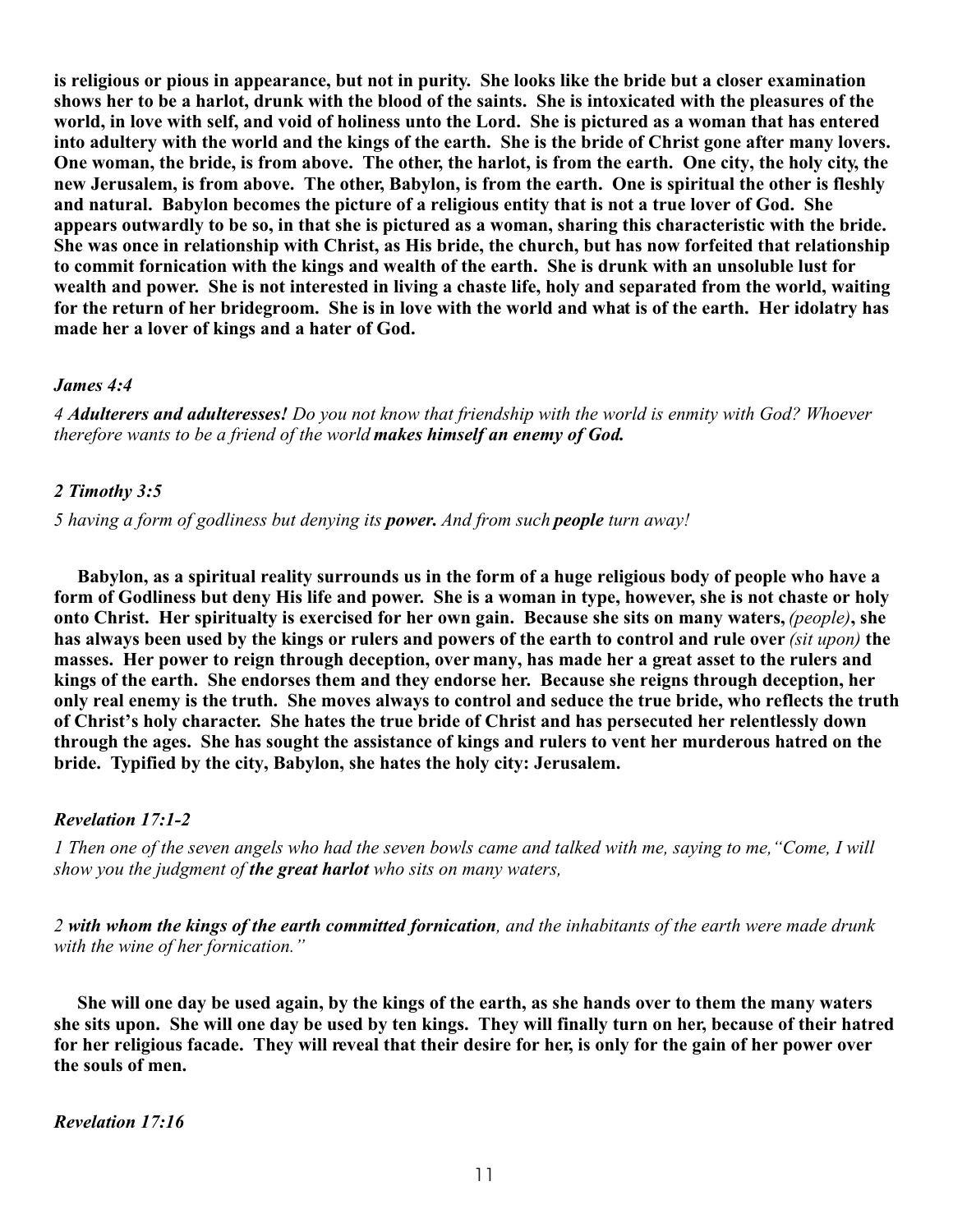*16 And the ten horns which you saw on the beast, these will hate the harlot, make her desolate and naked, eat her flesh and burn her with fire.*

**In chapter eighteen, the judgment of Babylon is foretold. Notice that in verse nine, the kings live in fornication with the things of Babylon. This is a picture of the idolatry of materialism. In verse thirteen, it is revealed that Babylon trades in the souls of men with and by means of the merchandise of the earth.**

### *Revelation 18:2*

*2 And he cried mightily with a loud voice, saying, "Babylon the great is fallen, is fallen, and has become a dwelling place of demons, a prison for every foul spirit, and a cage for every unclean and hated bird!*

*4 And I heard another voice from heaven saying, "Come out of her, my people, lest you share in her sins, and lest you receive of her plagues.*

*9 "The kings of the earth who committed fornication and lived luxuriously with her will weep and lament for her, when they see the smoke of her burning,*

*11 "And the merchants of the earth will weep and mourn over her, for no one buys their merchandise anymore:* 

*12 merchandise of gold and silver, precious stones and pearls, fine linen and purple, silk and scarlet, every kind of citron wood, every kind of object of ivory, every kind of object of most precious wood, bronze, iron, and marble;*

*13 and cinnamon and incense, fragrant oil and frankincense, wine and oil, fine flour and wheat, cattle and sheep, horses and chariots, and BODIES AND SOULS OF MEN.*

**The picture of Babylon as a woman committing adultery with the wealth and temporal powers of the earth becomes a graphic picture of this spiritual entity. The picture painted reveals spiritual characteristics of this entity that become awesome in scope. We have already seen that she sits on many waters, or peoples. Her sway over the multitudes of the earth is amazing. She is called the great harlot. She is great in her power to hold captive the multitude through religious deception. They are under her rule and submitted to her authority. Those who live in adultery with the world, wealth and temporal powers have made themselves one with the great harlot. By bowing to her lovers, they have bowed to her. They have come into submission to her and have become her slave. She holds them in submission and agreement with her. Her grip over the true bride is exercised through religious deception. She masquerade as the bride of Christ and traffics in the mystery religions of the ancient city of Babylon.**

**Two women, the true bride of Christ and the great harlot, two cities, the new Jerusalem and Babylon, are set one in antithesis against the other. One is pure and chaste onto Christ, the other is a harlot and adulterous with materialism, greed, wealth and the kings or powers of the earth.**

### *Revelation 18:4*

*4 And I heard another voice from heaven saying, "Come out of her, my people, lest you share in her sins, and*